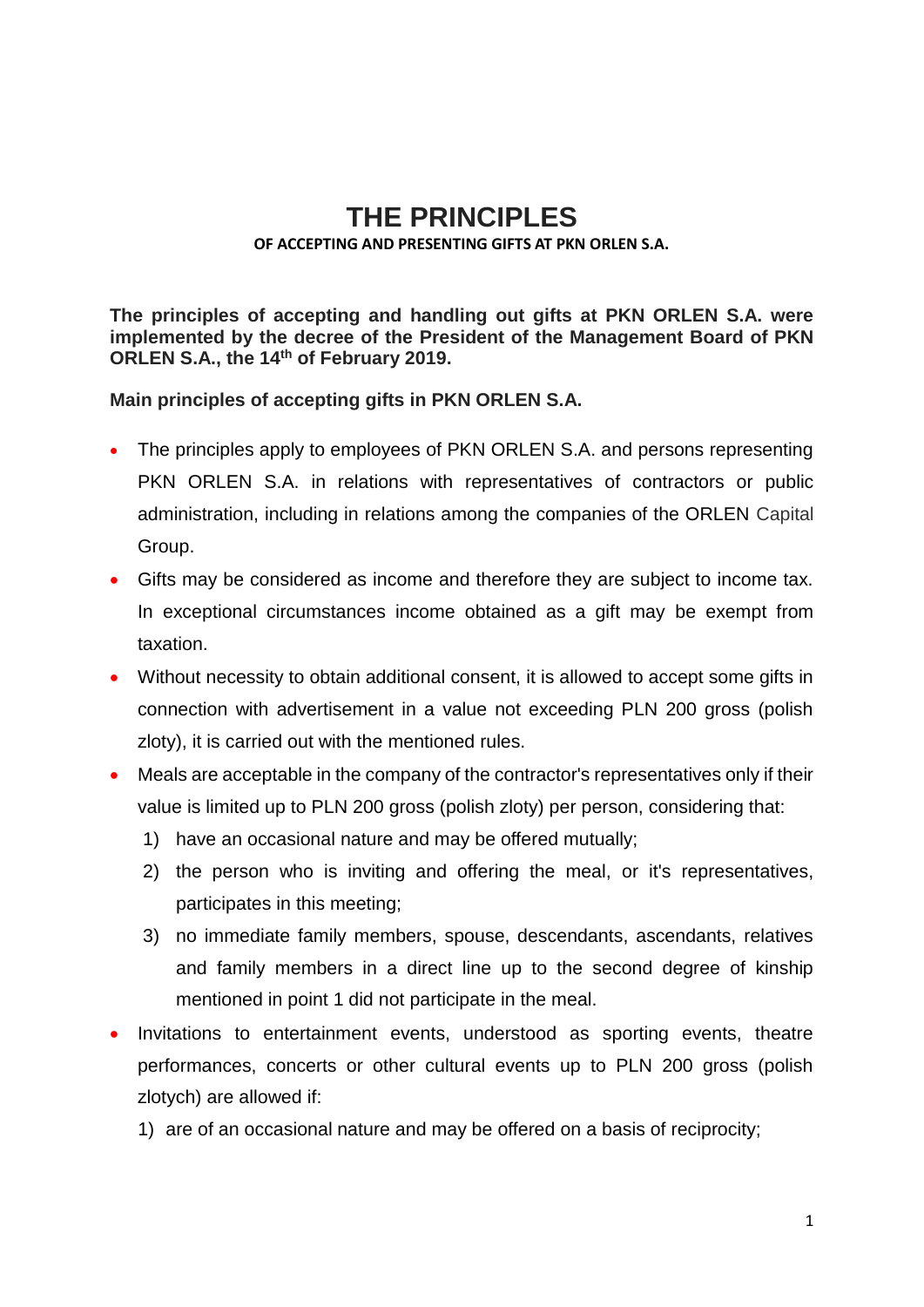2) the person offering the ticket also intends to participate in the event.

- The following are acceptable and are not treated as the gift: invitations to events, training courses or workshops conducted by the person handing the invitation as the host, as long as participation in the event is free of charge.
- Advertising gifts such as pens, notebooks, calendars, other small items are acceptable, if possible with the contractor's logo in a value of not exceeding PLN 200 (polish zlotych) gross.
- The following principles should be observed when deciding whether to accept the gift:
	- 1) The principle of honest intentions.
		- The circumstances of handling the gift and the gift itself are intended solely to build or strengthen business relations or courtesy.
		- The gift is not intended to have a negative impact on the recipient and his/her objectivity in taking business decisions.
		- The gift handling proposal does not come at a time when the recipient is involved in a decision making process, the beneficiary of which may be the person handling the gift or a person associated with it.
	- 2) The rule of lawfulness.
		- The type of gift and the circumstances in which it is given do not violate good customs as well as national, foreign and international legal regulations.
	- 3) Principle of proportionality.
		- The unit value of the gift is within the acceptable limit and in accordance with adopted standards in given case.
		- The gift is given occasionally and is associated with a specific occasion.
		- Handling the gift shall not impose any obligation on the recipient or create such appearance.
	- 4) The principle of transparency.
		- $-I$  It is not permitted to accept gifts that in the mind of these receiving may be embarrassing because of their value or the feeling to return the gesture or the need to conceal the fact of receiving such gifts from the supervisor or co-workers.
- Gifts are unacceptable if they meet at least one of the following conditions: